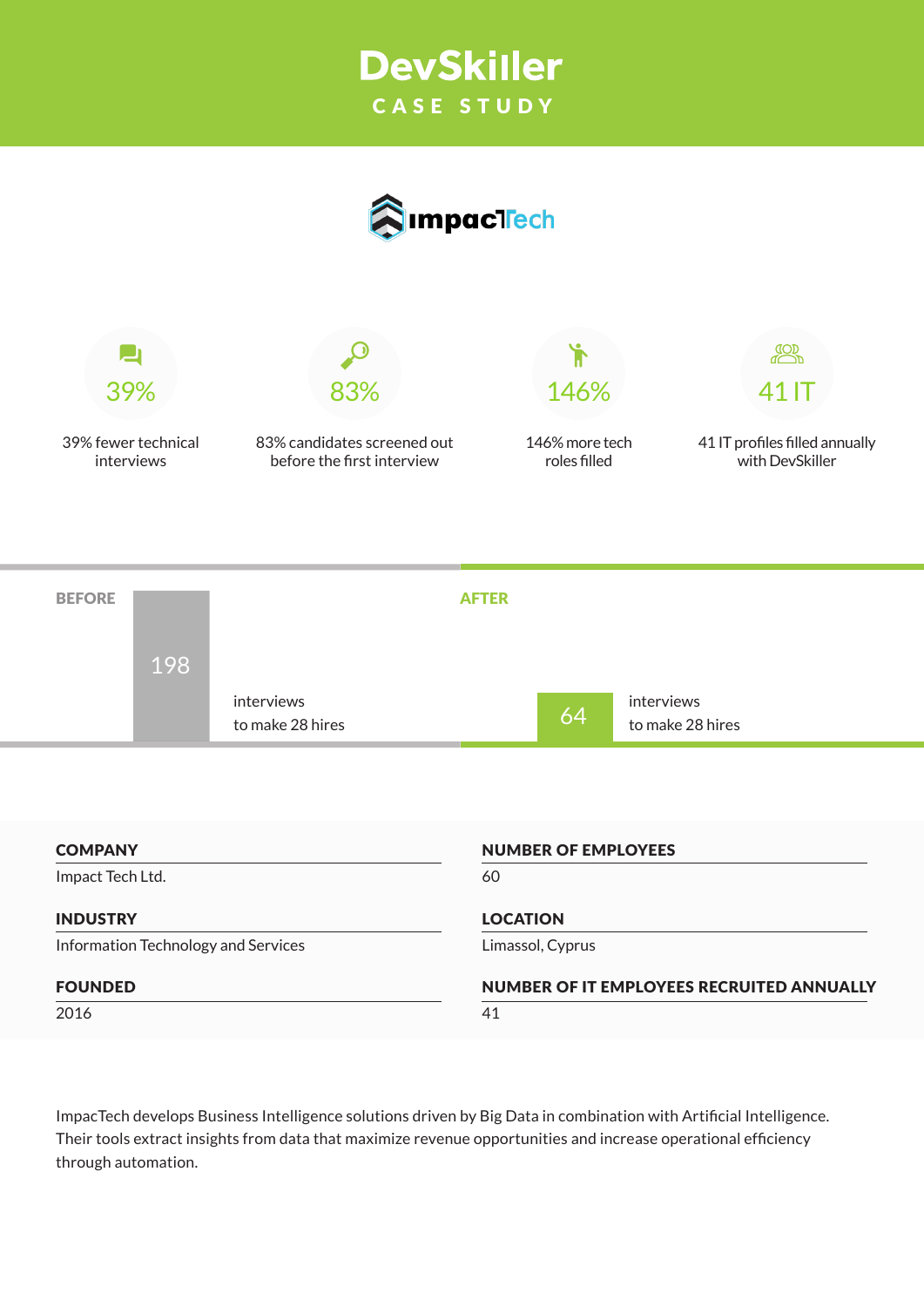### TECH STACK THEY VALUE



ImpacTech uses DevSkiller to hire for developer positions, as well as Data Scientists, Data Engineers, Project Managers, DevOps, Interns for the above-mentioned departments, etc.

"DevSkiller is a time-saver for all the parties involved. We were able to improve our quality of hires, hiring diversity, and cost per hire"

> IVANA NIKOLIC HR MANAGER AT IMPACTECH **impacT<mark>r</mark>ech**

#### BEFORE USING DEVSKILLER **AFTER USING DEVSKILLER**

The whole tech recruitment process was carried out offline and manually, which was time and energy-consuming. Before implementing DevSkiller, we would end up with interviewing too many non-relevant candidates, as we could evaluate their skills only during the interview.

| (1) |            | Sourcing                                                      |                |
|-----|------------|---------------------------------------------------------------|----------------|
| (2) |            | CV screening                                                  |                |
| (3) | رب         | Face-to-face or Skype interview<br>with a technical interview | $\overline{3}$ |
|     | $(\cdots)$ | Soft skills interview                                         |                |
| (5) |            | Offer & hire                                                  |                |

Once we started using DevSkiller, the process was not only simplified but became more efficient as well. Since the platform provides automatic test evaluation, this has tremendously shortened the time and effort previously needed to assess the tasks and gauge the candidates' skills.

| $\vert \mathbf{1} \vert$ | Sourcing                                         |
|--------------------------|--------------------------------------------------|
| (2)                      | $O$ CV screening                                 |
| (3)                      | <b>DevSkiller</b> test with automated evaluation |
| $\left  4 \right\rangle$ | Technical interview                              |
| (5) ලැ                   | Interview                                        |
| (6)                      | Offer & Hire                                     |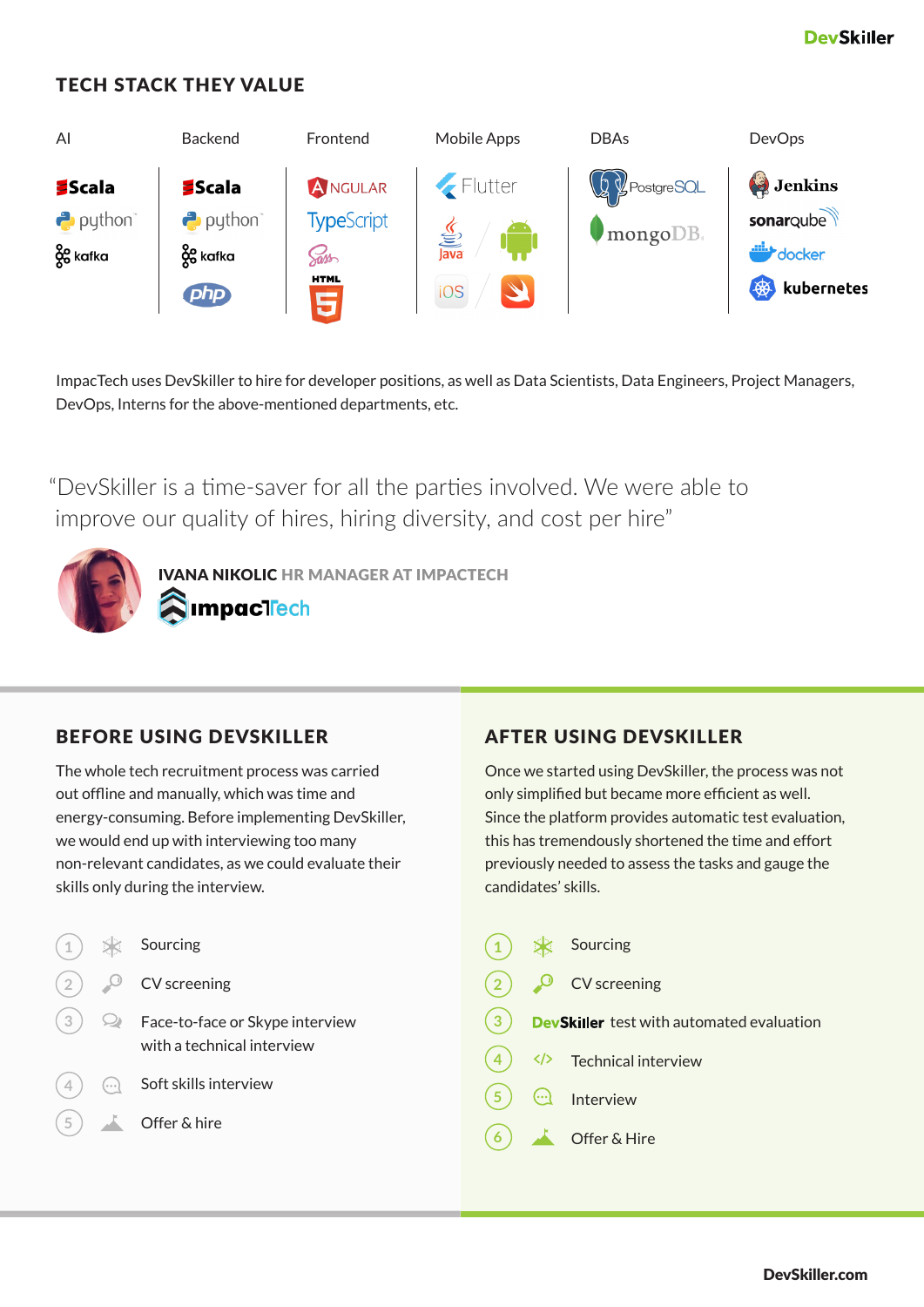### RESULTS



With DevSkiller, ImpacTech is able to screen out 83% of candidates before their first interview, compared to 56% in their previous process.

"After switching to DevSkiller, non-viable candidates are now eliminated much earlier in the recruitment process, thus saving us valuable time. Additionally, automatic evaluation done by DevSkiller itself has also saved time to our team leaders – they don't have to perform manual assessment any longer."

SAYS IVANA



#### CANDIDATES SCREENED OUT BEFORE THE FIRST INTERVIEW:

With DevSkiller, ImpacTech is able to screen out 83% of candidates before their first interview, compared to 56% in their previous process. What is more, despite making a drastic cut in the number of interviews they hold, ImpacTech is able to fill more openings for tech roles.